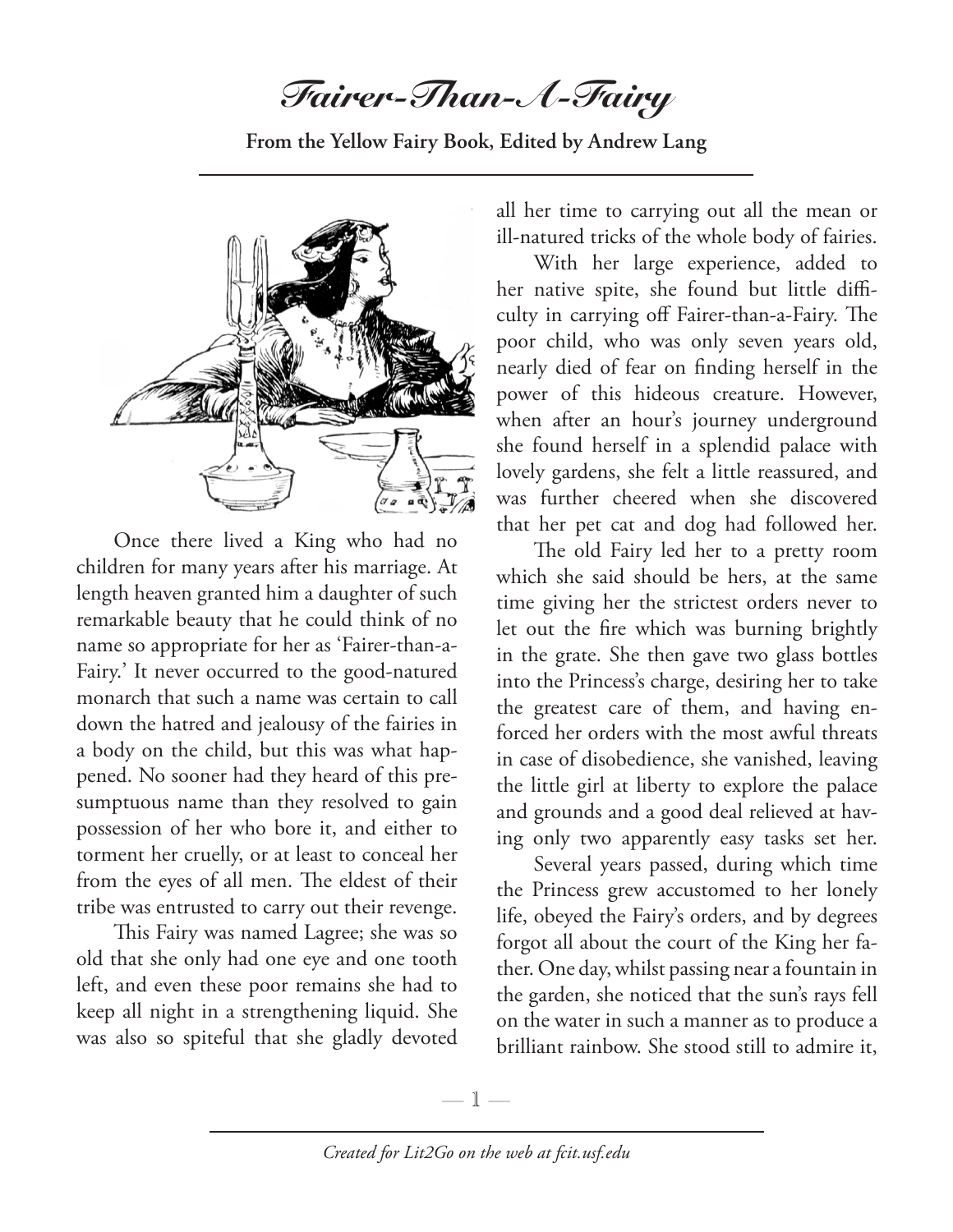when, to her great surprise, she heard a voice addressing her which seemed to come from the centre of its rays. The voice was that of a young man, and its sweetness of tone and the agreeable things it uttered, led one to infer that its owner must be equally charming; but this had to be a mere matter of fancy, for no one was visible.

The beautiful Rainbow informed Fairerthan-a-Fairy that he was young, the son of a powerful king, and that the Fairy, Lagree, who owed his parents a grudge, had revenged herself by depriving him of his natural shape for some years; that she had imprisoned him in the palace, where he had found his confinement hard to bear for some time, but now, he owned, he no longer sighed for freedom since he had seen and learned to love Fairer-than-a-Fairy.

He added many other tender speeches to this declaration, and the Princess, to whom such remarks were a new experience, could not help feeling pleased and touched by his attentions. The Prince could only appear or speak under the form of a Rainbow, and it was therefore necessary that the sun should shine on water so as to enable the rays to form themselves. Fairer-than-a-Fairy lost no moment in which she could meet her lover, and they enjoyed many long and interesting interviews. One day, however, their conversation became so absorbing and time passed so quickly that the Princess forgot to attend to the fire, and it went out. Lagree, on her return, soon found out the neglect, and seemed only too pleased to have the opportunity of showing her spite to her lovely prisoner. She

ordered Fairer-than-a-Fairy to start next day at dawn to ask Locrinos for fire with which to relight the one she had allowed to go out. Now this Locrinos was a cruel monster who devoured everyone he came across, and especially enjoyed a chance of catching and eating any young girls. Our heroine obeyed with great sweetness, and without having been able to take leave of her lover she set off to go to Locrinos as to certain death. As she was crossing a wood a bird sang to her to pick up a shining pebble which she would find in a fountain close by, and to use it when needed. She took the bird's advice, and in due time arrived at the house of Locrinos. Luckily she only found his wife at home, who was much struck by the Princess's youth and beauty and sweet gentle manners, and still further impressed by the present of the shining pebble.

She readily let Fairer-than-a-Fairy have the fire, and in return for the stone she gave her another, which, she said, might prove useful some day. Then she sent her away without doing her any harm.

Lagree was as much surprised as displeased at the happy result of this expedition, and Fairer-than-a Fairy waited anxiously for an opportunity of meeting Prince Rainbow and telling him her adventures. She found, however, that he had already been told all about them by a Fairy who protected him, and to whom he was related.

The dread of fresh dangers to his beloved Princess made him devise some more convenient way of meeting than by the garden

—  $2-$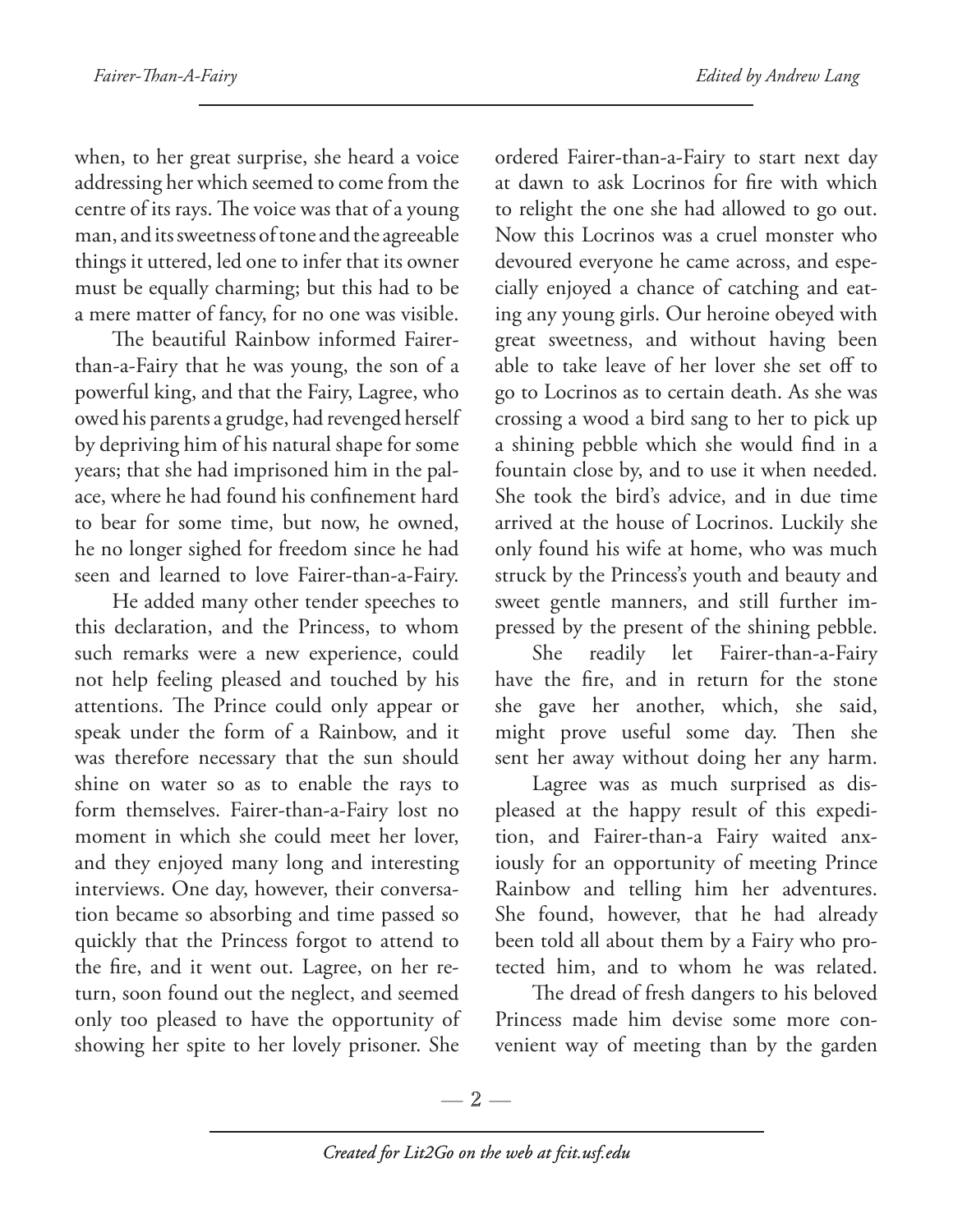fountain, and Fairer-than-a-Fairy carried out his plan daily with entire success. Every morning she placed a large basin full of water on her window-sill, and as soon as the sun's rays fell on the water the Rainbow appeared as clearly as it had ever done in the fountain. By this means they were able to meet without losing sight of the fire or of the two bottles in which the old Fairy kept her eye and her tooth at night, and for some time the lovers enjoyed every hour of sunshine together. One day Prince Rainbow appeared in the depths of woe. He had just heard that he was to be banished from this lovely spot, but he had no idea where he was to go. The poor young couple were in despair, and only parted with the last ray of sunshine, and in hopes of meeting next morning. Alas! Next day was dark and gloomy, and it was only late in the afternoon that the sun broke through the clouds for a few minutes.

Fairer-than-a-Fairy eagerly ran to the window, but in her haste she upset the basin, and spilt all the water with which she had carefully filled it overnight. No other water was at hand except that in the two bottles. It was the only chance of seeing her lover before they were separated, and she did not hesitate to break the bottle and pour their contents into the basin, when the Rainbow appeared at once. Their farewells were full of tenderness; the Prince made the most ardent and sincere protestations, and promised to neglect nothing which might help to deliver his dear Fairer-than-a-Fairy from her captivity, and implored her to consent to their marriage as soon as they should both be

free. The Princess, on her side, vowed to have no other husband, and declared herself willing to brave death itself in order to rejoin him.

They were not allowed much time for their adieus; the Rainbow vanished, and the Princess, resolved to run all risks, started off at once, taking nothing with her but her dog, her cat, a sprig of myrtle, and the stone which the wife of Locrinos gave her.

When Lagree became aware of her prisoner's flight she was furious, and set off at full speed in pursuit. She overtook her just as the poor girl, overcome by fatigue, had lain down to rest in a cave which the stone had formed itself into to shelter her. The little dog who was watching her mistress promptly flew at Lagree and bit her so severely that she stumbled against a corner of the cave and broke off her only tooth. Before she had recovered from the pain and rage this caused her, the Princess had time to escape, and was some way on her road. Fear gave her strength for some time, but at last she could go no further, and sank down to rest. As she did so, the sprig of myrtle she carried touched the ground, and immediately a green and shady bower sprang up round her, in which she hoped to sleep in peace. But Lagree had not given up her pursuit, and arrived just as Fairer-than-a-Fairy had fallen fast asleep. This time she made sure of catching her victim, but the cat spied her out, and, springing from one of the boughs of the arbour she flew at Lagree's face and tore out her only eye, thus delivering the Princess forever from her persecutor.

—  $3-$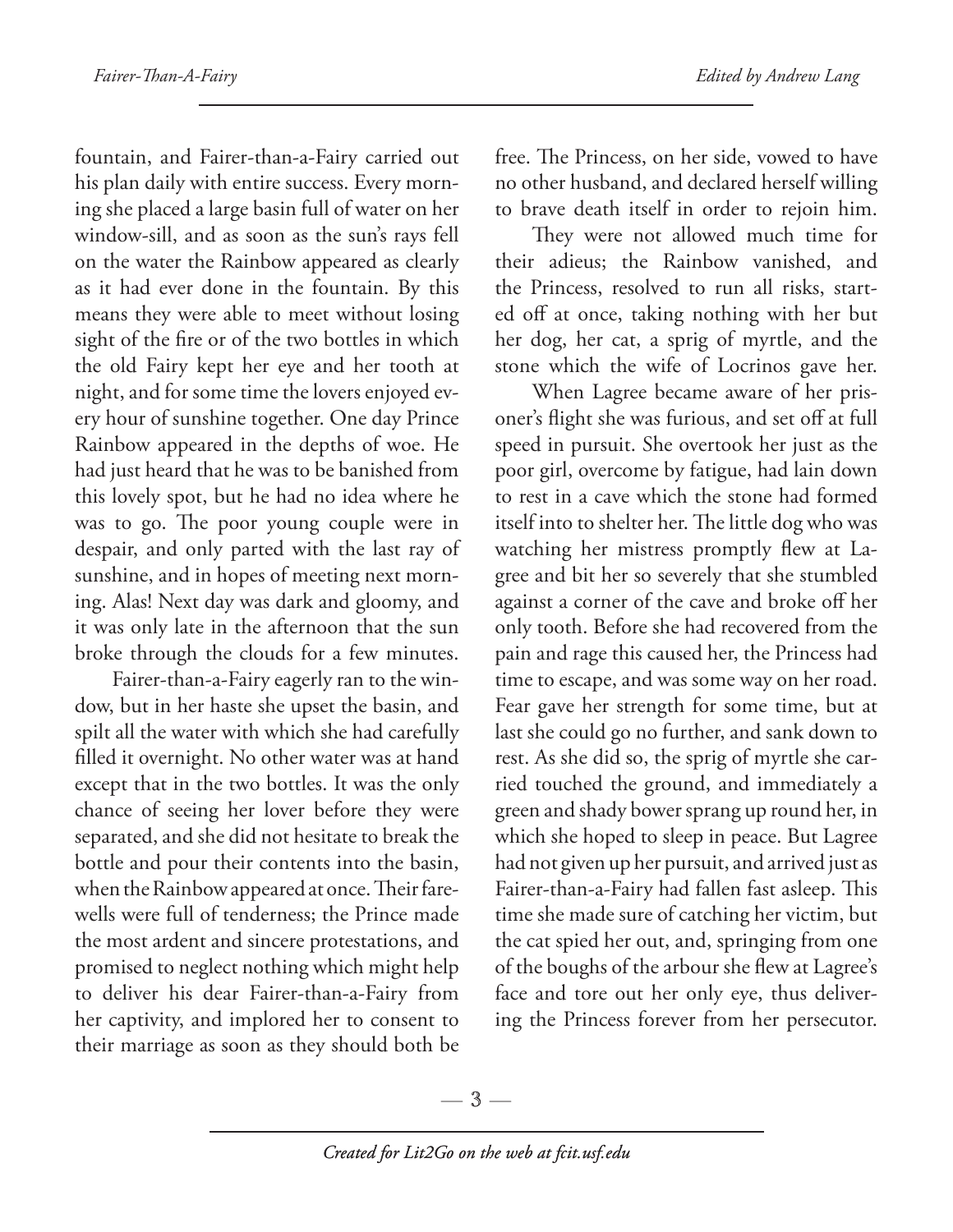One might have thought that all would now be well, but no sooner had Lagree been put to fight than our heroine was overwhelmed with hunger and thirst. She felt as though she should certainly expire, and it was with some difficulty that she dragged herself as far as a pretty little green and white house, which stood at no great distance. Here she was received by a beautiful lady dressed in green and white to match the house, which apparently belonged to her, and of which she seemed the only inhabitant. She greeted the fainting Princess most kindly, gave her an excellent supper, and after a long night's rest in a delightful bed told her that after many troubles she should finally attain her desire.

As the green and white lady took leave of the Princess she gave her a nut, desiring her only to open it in the most urgent need. After a long and tiring journey Fairer-than-a-Fairy was once more received in a house, and by a lady exactly like the one she had quitted. Here again she received a present with the same injunctions, but instead of a nut this lady gave her a golden pomegranate. The mournful Princess had to continue her weary way, and after many troubles and hardships she again found rest and shelter in a third house exactly similar to the two others. These houses belonged to three sisters, all endowed with fairy gifts, and all so alike in mind and person that they wished their houses and garments to be equally alike. Their occupation consisted in helping those in misfortune, and they were as gentle and benevolent as Lagree had been cru-

el and spiteful. The third Fairy comforted the poor traveller, begged her not to lose heart, and assured her that her troubles should be rewarded. She accompanied her advice by the gift of a crystal smelling-bottle, with strict orders only to open it in case of urgent need. Fairer-than-a-Fairy thanked her warmly, and resumed her way cheered by pleasant thoughts.

After a time her road led through a wood, full of soft airs and sweet odours, and before she had gone a hundred yards she saw a wonderful silver Castle suspended by strong silver chains to four of the largest trees. It was so perfectly hung that a gentle breeze rocked it sufficiently to send you pleasantly to sleep. Fairerthan-a-Fairy felt a strong desire to enter this Castle, but besides being hung a little above the ground there seemed to be neither doors nor windows. She had no doubt (though really I cannot think why) that the moment had come in which to use the nut which had been given her. She opened it, and out came a diminutive hall porter at whose belt hung a tiny chain, at the end of which was a golden key half as long as the smallest pin you ever saw.

The Princess climbed up one of the silver chains, holding in her hand the little porter who, in spite of his minute size, opened a secret door with his golden key and let her in. She entered a magnificent room which appeared to occupy the entire Castle, and which was lighted by gold and jewelled stars in the ceiling. In the midst of this room stood a couch, draped with curtains of all the colours of the rainbow, and suspended by golden cords

 $-4-$